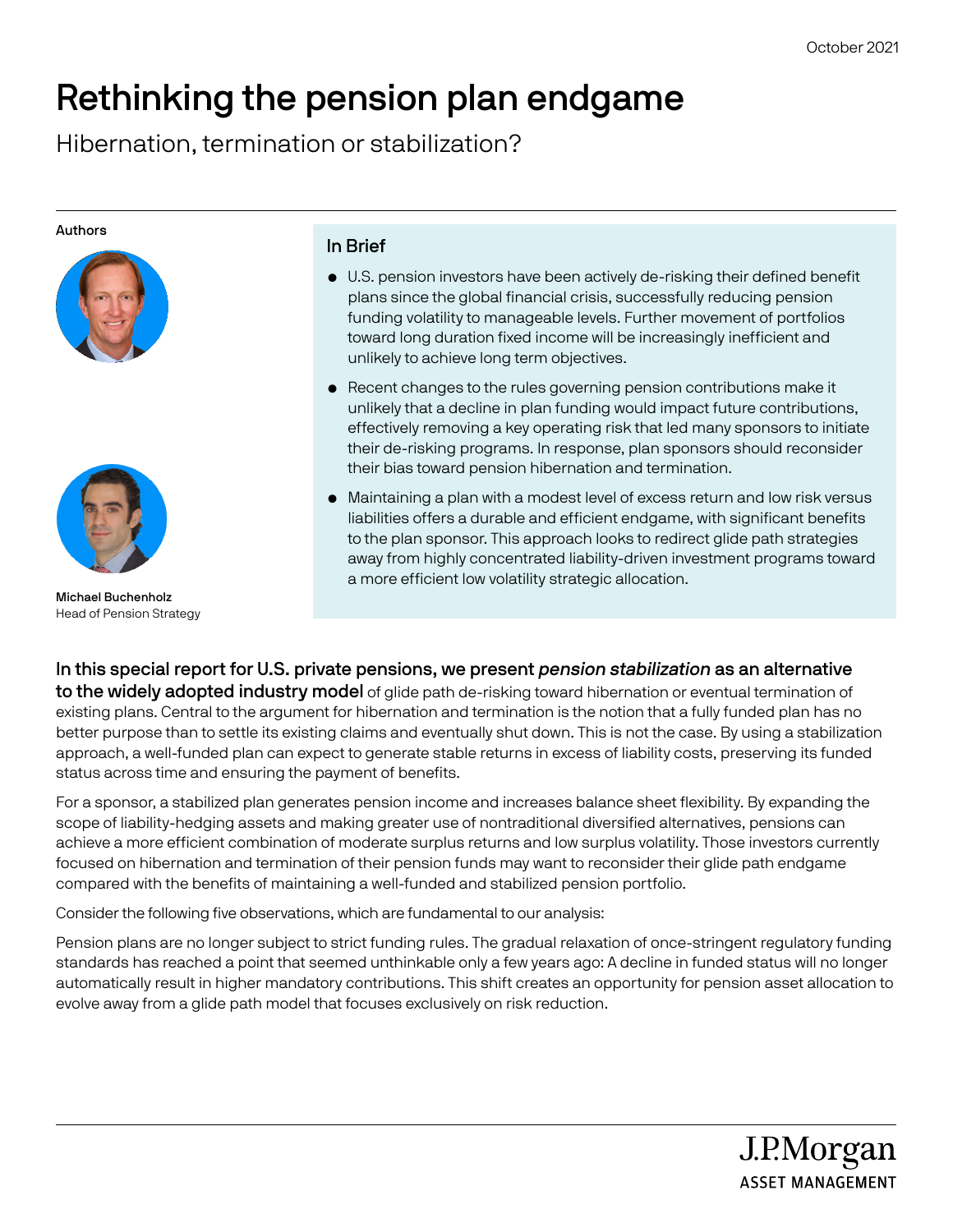Reducing so-called last-mile risk in pension portfolios is highly inefficient. Most plan sponsors have already accomplished a great deal of de-risking. Without the threat of increased contributions, the argument for continuing to de-risk aggressively with low returning liability-driven investment (LDI) programs diminishes. Pension glide paths need an off-ramp to avoid the inefficiency of hibernation strategies.

The long-term effectiveness of hibernation strategies is overstated. The risks in the LDI model have been masked by exceptional bond market performance, but these risks will become visible and more difficult to surmount going forward as interest rates and credit spreads stop tightening and reverse course. Hibernation strategies will burn through capital over time, squandering hard-won pension funding gains.

Today's better-funded plans can have a positive impact on sponsors' financial performance and operational flexibility. There is a compelling case for the long-term continuation of well-funded and stabilized defined benefit programs—even those that are closed and frozen. The financial benefits can be material, and there are more ways to make use of surplus assets over time than commonly understood.

Pension portfolios can employ a broad investment opportunity set to deliver excess returns without taking excessive risk. Instead of using a two-factor barbell structure—built around a hedge portfolio of narrowly focused fixed income assets and a legacy return-seeking portfolio of equity-focused public and private assets—plan sponsors should consider adopting a four-factor stabilization model using traditional hedge assets, hedge asset diversifiers, traditional public and private return-seeking portfolios, and alternative asset diversifiers.

In this paper, we address each of these topics in depth and offer a competing vision for the future of pension asset management.

## The evolution of pension regulation and strategy

History suggests that pension portfolio strategies are highly adaptable to prevailing regulatory and market environments. Although liability-driven investing has come to dominate pension portfolio strategies over the past decade, it is worth remembering that not that long ago liability hedging was considered unnecessary. Prior to the early 2000s, flexible funding rules and favorable accounting treatment provided a benign environment for risk-taking. Portfolios were dominated by equity allocations, with core bonds providing a measure of diversification. From today's perspective, this approach seems needlessly risky, but it was a logical response to the regulatory and market environment at the time.

The catastrophic combination of the tech bubble's implosion in 2001 and rapid declines in interest rates laid bare the fundamental asset-liability mismatch within most defined benefit plans. Aggregate plan funding fell more than 30 percentage points in two years, destroying decades of progress. In response, the federal government tightened funding rules under the Pension Protection Act (PPA) of 2006. Stricter accounting treatment excavated pensions from the financial statement footnotes where they had been buried and forced corporations to recognize pension expenses on income statements and treat net liabilities as balance sheet debt.

Shortly thereafter, the global financial crisis (GFC) provided another powerful funding shock, but this time a strict regulatory and accounting framework imposed real costs on plan sponsors for pension fund volatility. The response was immediate: Sponsors replaced core fixed income allocations with long-duration bonds, established glide path programs to provide a road map for future de-risking and began closing and freezing plans in favor of defined contribution schemes. Today, we find sponsors proceeding with pre-planned glide paths toward further portfolio concentration in hibernation strategies—programs whose ultimate aim is to allow sponsors to exit the defined benefit business through an insurance settlement mechanism.

Lately, as sponsors' attention has been focused on de-risking, the pension regulatory system has shifted yet again, moving away from direct recognition of funding gaps and strict funding rules and returning to a model that shields sponsors from the impact of market volatility. In light of this change, plan sponsors need to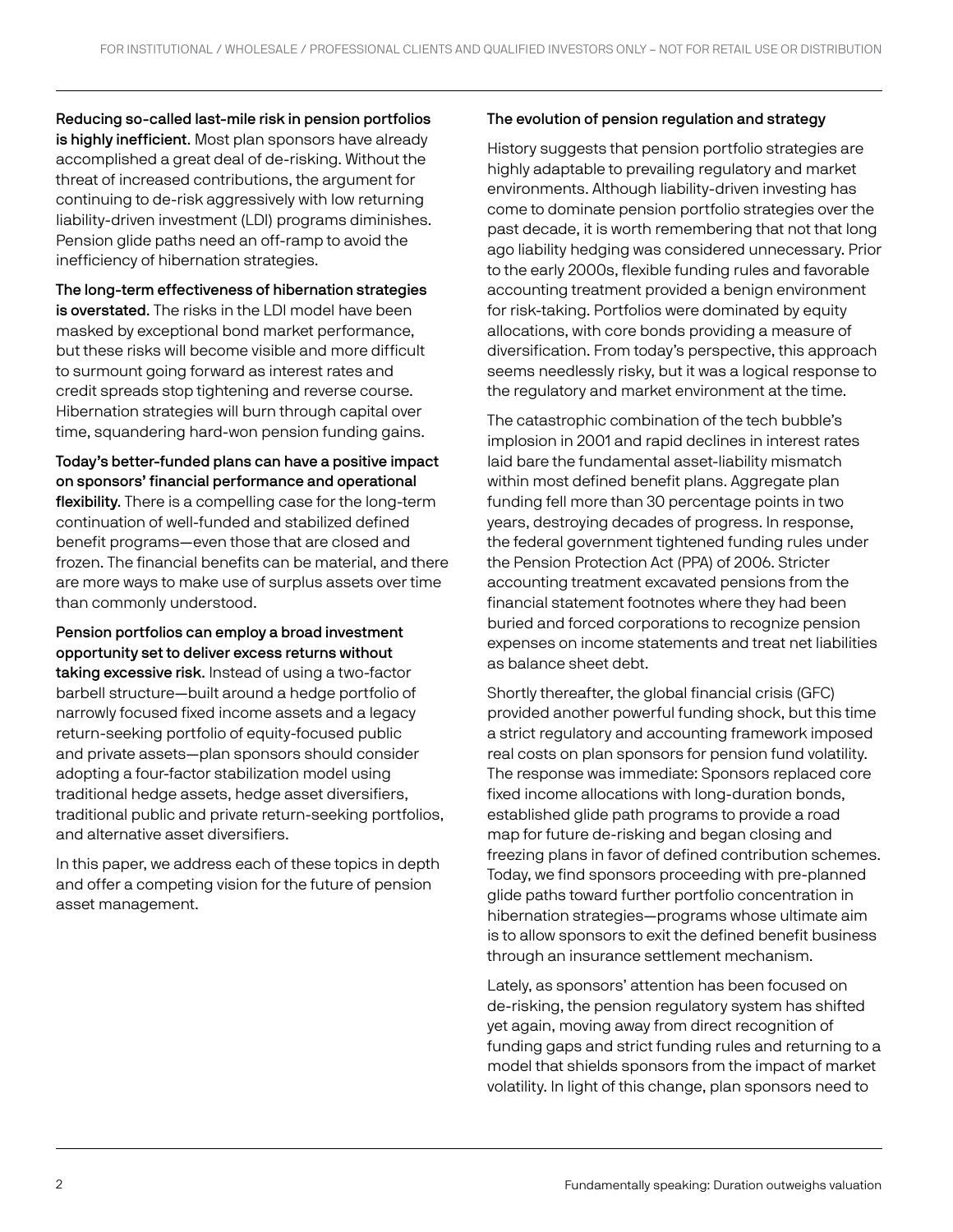## Plan sponsors tend to overestimate the probability of a market shock sufficiently large to force a fully funded plan to raise contributions

Exhibit 1: Maximum funded status drawdown for a fully funded pension plan



Source: J.P. Morgan Asset Management. Analysis projects 430(h)(2) 24-month smoothed segment rates under the American Rescue Plan Act (ARPA) by assuming that 417(e) segment rates as of June 2021 remain constant. We use a hypothetical plan with a liability duration of 13 years. In each year we calculate the regulatory funded status of a plan that is 100% funded on a U.S. GAAP basis and measure the surplus as the maximum drawdown before minimum required contributions would be triggered. We assume no credit balance or normal cost. This method may in fact underestimate the drawdown as falling corporate bond yields would raise U.S. GAAP liabilities but leave Regulatory Funding Target liabilities unchanged.

reconsider their approach before taking the final steps toward hibernation or termination. Many have already de-risked sufficiently to remove the possibility of triggering large contributions under current funding rules, and they should not unwind the de-risking that has been achieved already. Instead, they should recognize that the latter stages of the glide path may be costly, even counterproductive, and pivot to an approach that retains the benefits of de-risking while offering more potential for positive performance.

# The world has changed (again), and strategy should change with it

A profound—and broadly underappreciated—change in pension funding rules has finally severed the link between movements in discount rates, which impact plan funding, and the size of required contributions. The various iterations of funding relief enacted by Congress since the GFC have culminated in a funding calculation that now bears almost no relation to the current level of interest rates and credit spreads. Considering that the fear of large, unanticipated funding requirements was responsible for driving corporate plan sponsors to allocate vast amounts of capital to long-duration bond portfolios, this change ought to give us pause. Are these allocations to long-duration bonds hedging a risk that no longer exists?

Under current regulations, the probability that a wellfunded plan will have to make a required contribution in the coming decade is negligible. Exhibit 1 illustrates the improbability of such a massive funding shock: A drawdown of more than 30%—equivalent to the impact of the GFC—would have to occur over several years to trigger required contributions to a well-funded plan.

By comparison, most modestly de-risked pensions have an estimated annual surplus volatility of 10% or less. The implications are clear: Additional de-risking is unnecessary for the foreseeable future.

The removal of contribution risk does not mean that investors should withdraw capital from existing LDI programs—at least, not without careful consideration of their plan requirements. Plan sponsors still have competing frameworks, such as generally accepted accounting principles (GAAP) requirements and Pension Benefit Guaranty Corp. (PBGC) premiums, that shape overall pension strategy. Rather than abandoning LDI, we think plans ought to rebalance their focus toward other priorities with the easing of contribution requirements. Exhibit 2 provides an illustrative example of this priority shift both before and after the regulatory change. Broadly speaking, the new regime encourages a wider focus on objectives other than de-risking, such as economic efficiency, income statement benefits, and the efficiency of funding retirement benefits with a tax-advantaged investment vehicle.

Sponsors that have made a substantial commitment to LDI portfolios on the order of 40%–60% of plan assets have already accomplished a great deal of effective risk management while remaining well within the tolerances of a more diversified pension stabilization strategy. But considering that many glide paths envision LDI portfolios reaching 80%, 90% or even 100% of plan assets, the time to adjust strategies is right now, before the commitment to inefficient and ineffective hibernation programs robs plans of the returns they need to remain fully funded and stable across time (see Appendix 1).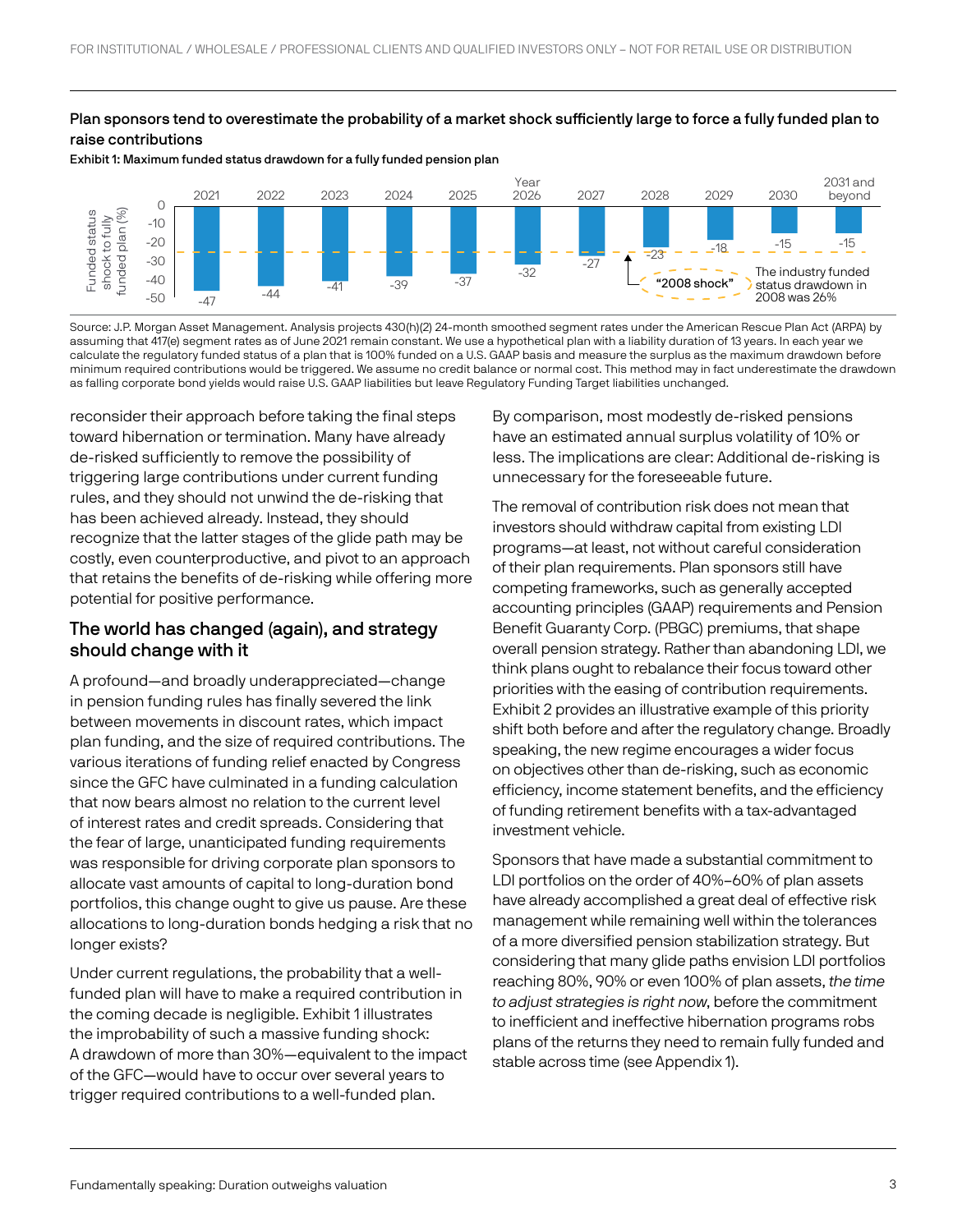

#### Strategic priorities will inevitably begin to shift under a new pension regime

Exhibit 2: Scaling the level of focus on key pension objectives

Source: J.P. Morgan Asset Management. For illustrative purposes only. \*American Rescue Plan Act of 2021

#### Avoiding high "last-mile" hedging costs

Plan sponsors currently intending to adopt hibernation strategies for pension fund portfolios in the latter stages of their glide paths should consider the inefficiency that they will have to accept to achieve the highest levels of volatility reduction. Similar to the high "last-mile" costs in the shipping business, the final reduction in funding volatility is increasingly costly in terms of reduced returns. Exhibit 3 provides a striking visualization of this problem: The early stages of pension de-risking offer a meaningful reduction in surplus volatility in exchange for modest reductions in returns (moving from Point E to Point D and then to Point C).

This data offers compelling evidence that the early stages of pension de-risking are unequivocally positive for the plan sponsor and participants, as the amount of risk reduction requires only a modest loss of expected return. Later in the de-risking process, however, the portfolio passes an inflection point and the risk-return calculus starts to shift. A plan that seeks to de-risk completely (moving from Point C to Point B and then Point A) achieves very little in the way of risk reduction while dramatically reducing expected returns.

We see no justification for following such an inefficient approach when the marginal benefit is so small. Hibernation-style de-risking might be reasonable if modest funding volatility carried extreme risks for the plan sponsor, but in most cases it does not. The regulatory change that severed the link between discount rates and contributions has taken away the single most compelling argument for hibernation strategies. Other possible rationales, such as those based on accounting volatility or PBGC premiums, simply address far less meaningful risks to the pension sponsor—particularly considering the already significant risk reduction that has taken place. We would suggest that the correct response to this change in the environment is to look for an off-ramp from the old glide path and tactically course-correct to a stabilization program.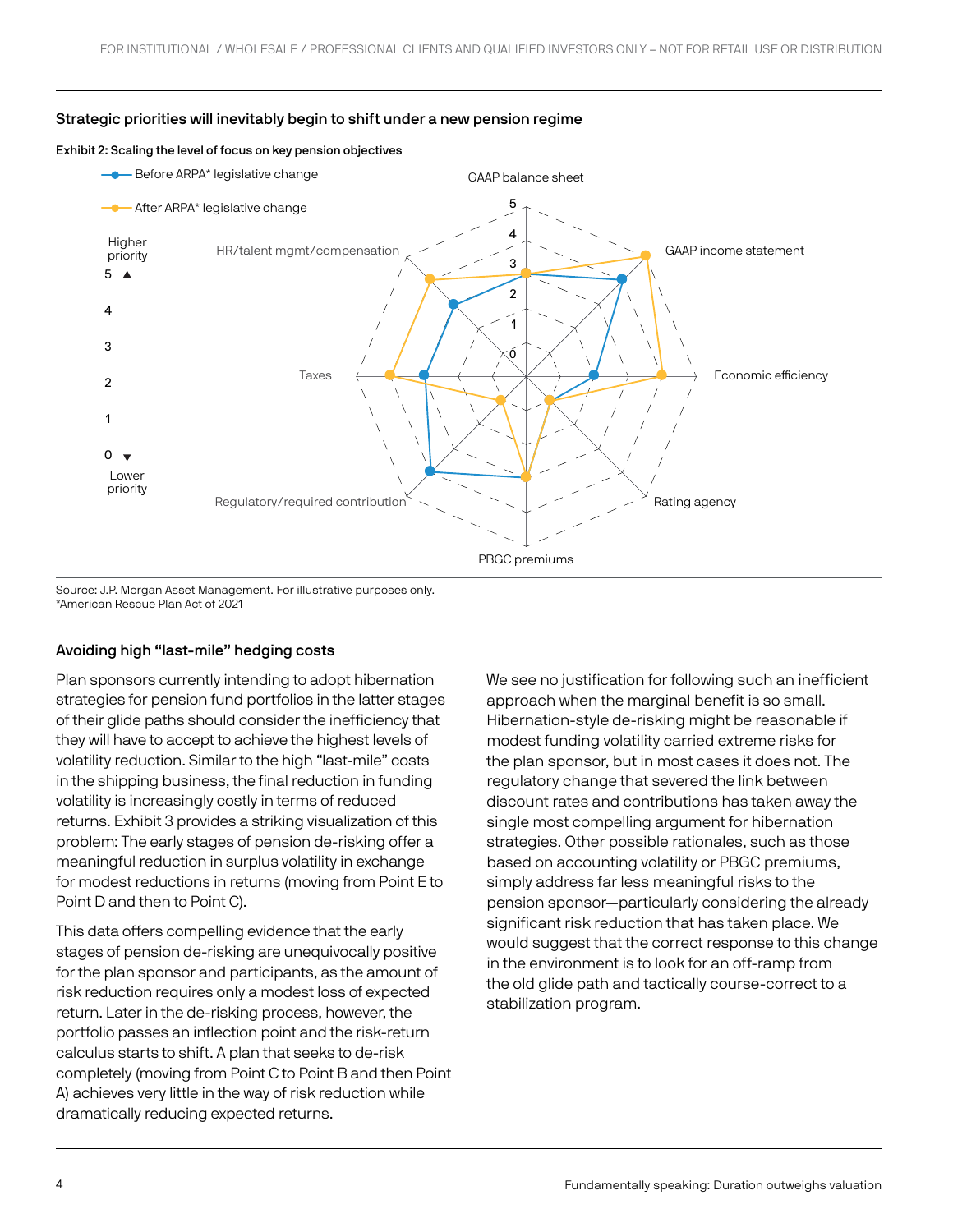## Pension plan de-risking confers significant benefits by reducing surplus volatility in early-stage implementation, but the benefits fade with greater risk reduction





Source: J.P. Morgan Asset Management.

Exhibit 4 illustrates this point: The green line represents a traditional glide path, which begins with a total returnfocused strategy exhibiting extremely high levels of surplus volatility. As noted above, the early stages of de-risking are efficient and the traditional glide path and the stabilization model are identical. As the plan approaches full funding, however, the traditional and stabilization approaches diverge. The stabilization strategy (purple dotted line) takes the off-ramp and volatility stabilizes at approximately 5%, which is a level

that could easily be maintained in perpetuity. In the illustration, however, the plan undertakes a second, modest de-risking when plan funding crosses 110% (and volatility is fixed closer to 4%). The implication is that a low risk strategy can be achieved and maintained while avoiding the final, inefficient stages of a traditional glide path. The traditional glide path, however, continues to plow ahead in allocating to long-duration bonds even when marginal benefit has disappeared.

## The potential benefits to a plan diverging from a hibernation glide path can be observed in the relative levels of plan volatility and funded status



Exhibit 4: Funded status volatility relative to funding level for stabilization vs. hibernation programs

Source: J.P. Morgan Asset Management.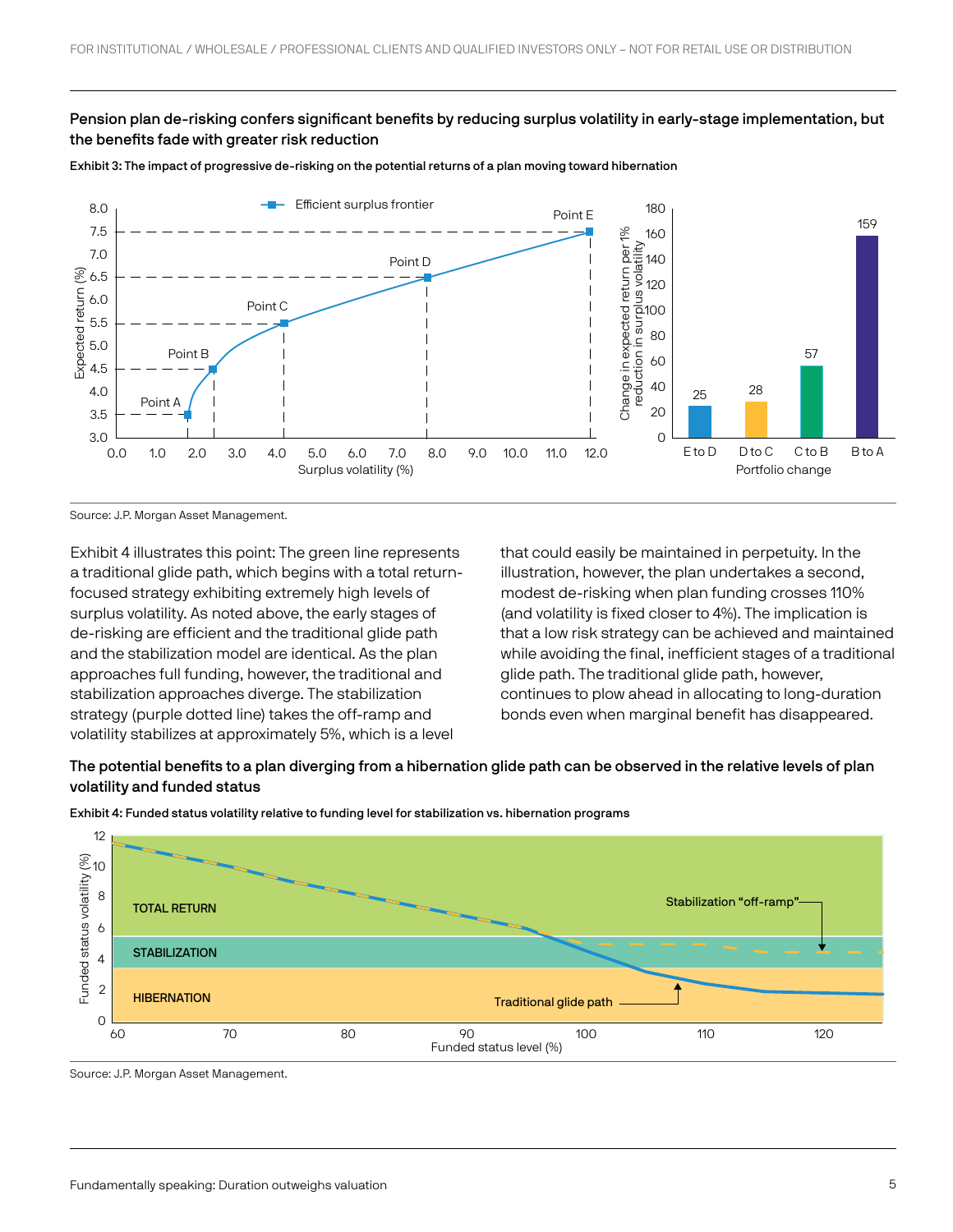Obviously, investors should expect some benefit from accepting even the slightly higher level of surplus volatility in a stabilization strategy. Indeed, the superiority of this model is its more efficient mix of risk and return. Exhibit 5 provides a visualization of three approaches to pension investing: total return, stabilization and hibernation. The distributions on the left illustrate the range of outcomes relative to the common baseline of pension cost. In broad strokes, the process of de-risking has two effects: It narrows the range of potential outcomes relative to liabilities, but it reduces the expected return of the strategy relative to the pension cost.

Closer observation, however, reveals the true benefit of a stabilization approach: It offers the most favorable combination of low risk and positive return relative to pension liabilities. The total return approach, by comparison, has a high expected return but also has an extremely wide range of outcomes, including some very

negative left-tail scenarios. Conversely, the hibernation strategy offers the least downside risk, but at the price of an expected return that falls below the pension cost. The stabilization approach, positioned between these two extremes, retains a bias to positive expected returns relative to liabilities without the left-tail exposure and associated risks of a total return strategy.

# The flawed nature of hibernation as an investment strategy

Investors seeking to reduce pension risk to the absolute minimum have placed their faith in the idea that a fully hedged pension plan will remain fully funded across time with little or no adjustment necessary. Although this is appealing in concept, the reality falls well short of the ideal. Structural impediments to maintaining full funding ensure that a fixed income strategy structured to precisely match liabilities will either fail to keep up with liabilities or require future infusions of capital (Exhibit 6).

# The optimization made possible by deploying a stabilization strategy balances downside risk with the potential to realize excess return

Downside **Excess return** Total return **Stabilization** Hibernation 95 / ii**\** 101 Expected asset return 90  $\rightarrow$  110 80 **115** 115 Cost/liability returns Total return Stabilization Hibernation

Exhibit 5: Examples of the range of potential outcomes for total return, stabilization and hibernation strategies relative to pension costs

Source: J.P. Morgan Asset Management. For illustrative purposes only. \*American Rescue Plan Act of 2021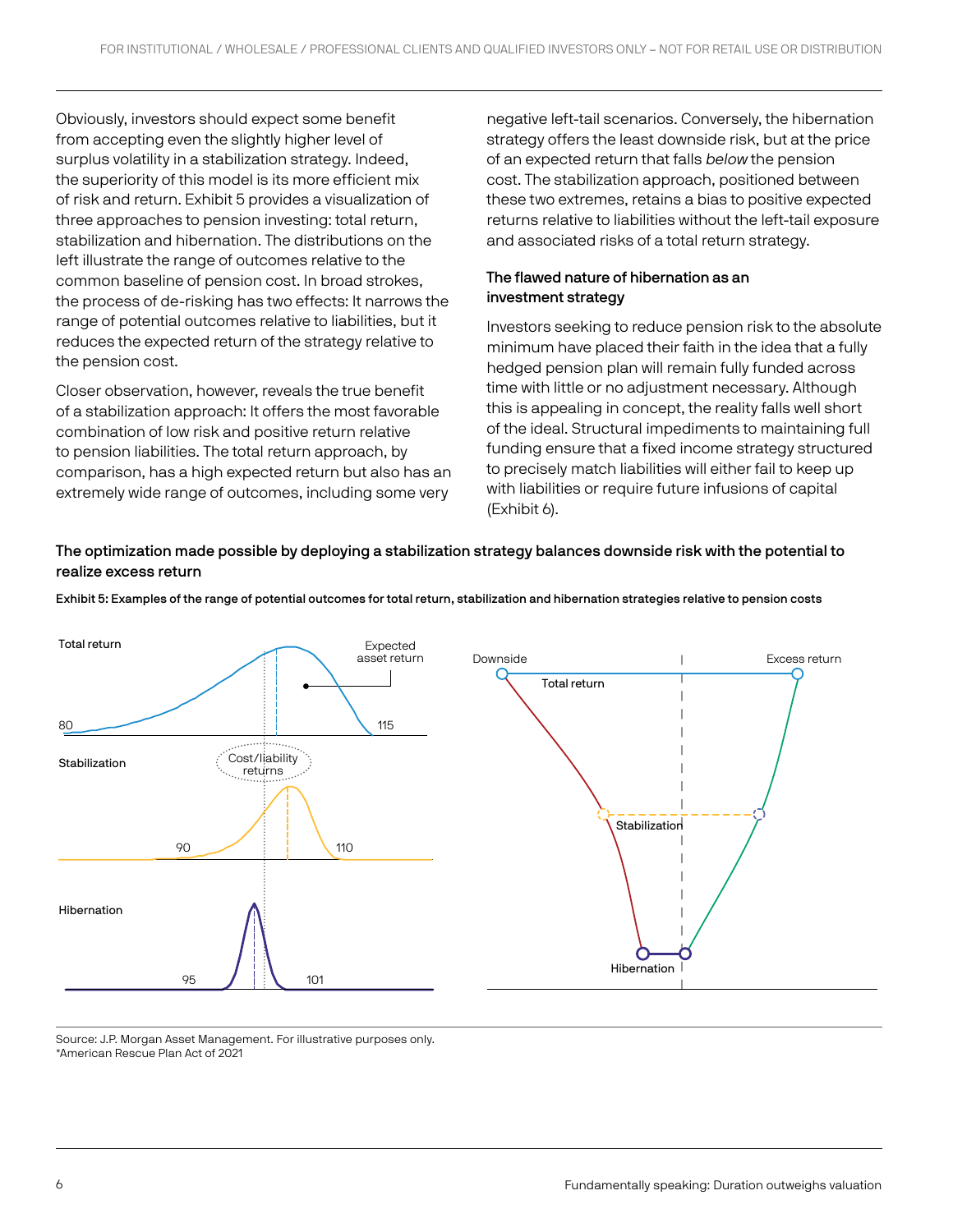## The asymmetric vulnerability of bond portfolios to corporate debt downgrades belies the assumption that fixed income investments can precisely match plan liabilities





Source: J.P. Morgan Asset Management; Bloomberg U.S. Long Corporate Aa Index. Liability performance is measured as an estimate of the downgrade

What are the structural impediments to the success of hedging portfolios? We identify a handful of them, each of which is individually modest. Collectively, they are difficult to overcome. These challenges include:

- Downgrades and defaults: The most material headwind facing hedge strategies is the asymmetric impact of downgrades and defaults on assets and liabilities. Investment grade (IG) bond portfolios fully absorb the costs associated with credit risk, while liabilities are immune. Historically, we estimate this headwind has cost approximately 50 basis points (bps) of return per year, on average. Active management and flexible credit guidelines can help to offset some of this risk, but strong evidence suggests that active management alone cannot eliminate this downgrade drag (see Appendix 2).
- **Longevity extension:** As science seeks ways to prolong life, the trend toward greater longevity amplifies plan liabilities. Over the long term, this trend results in additional costs, as liability valuations underestimate annuity values and duration measurements. This risk cannot be hedged with a hibernation strategy.
- **Experience losses:** Experience gains and losses outside of longevity reflect the difference between realized and assumed demographic experience (such as the pace of retirement) and serve as an additional source of noise between liabilities and hibernation portfolios.
- **Buyout premiums: Balance sheet management** strategies such as partial pension risk transfers to insurance companies or lump sum buyouts of specific categories of plan participants can crystallize differences in liability valuation due to discounting methodologies and actuarial assumptions. These risks cannot be hedged with a hibernation strategy.
- Administrative costs: Lawyers, accountants, pension actuaries and benefit administrators are costly. Even when plans are fully funded, flat rate PBGC premiums continue to accrue. Plan sponsors cannot budget for these expenses in a hibernation strategy.

The persistence of these various costs calls into question the viability of any hibernation strategy that does not begin with significant excess assets. Even if the necessary funding is available, however, the argument for burning through the surplus in the service of a modest additional reduction in volatility is quite weak, particularly when the risk from contributions has faded to the point of insignificance.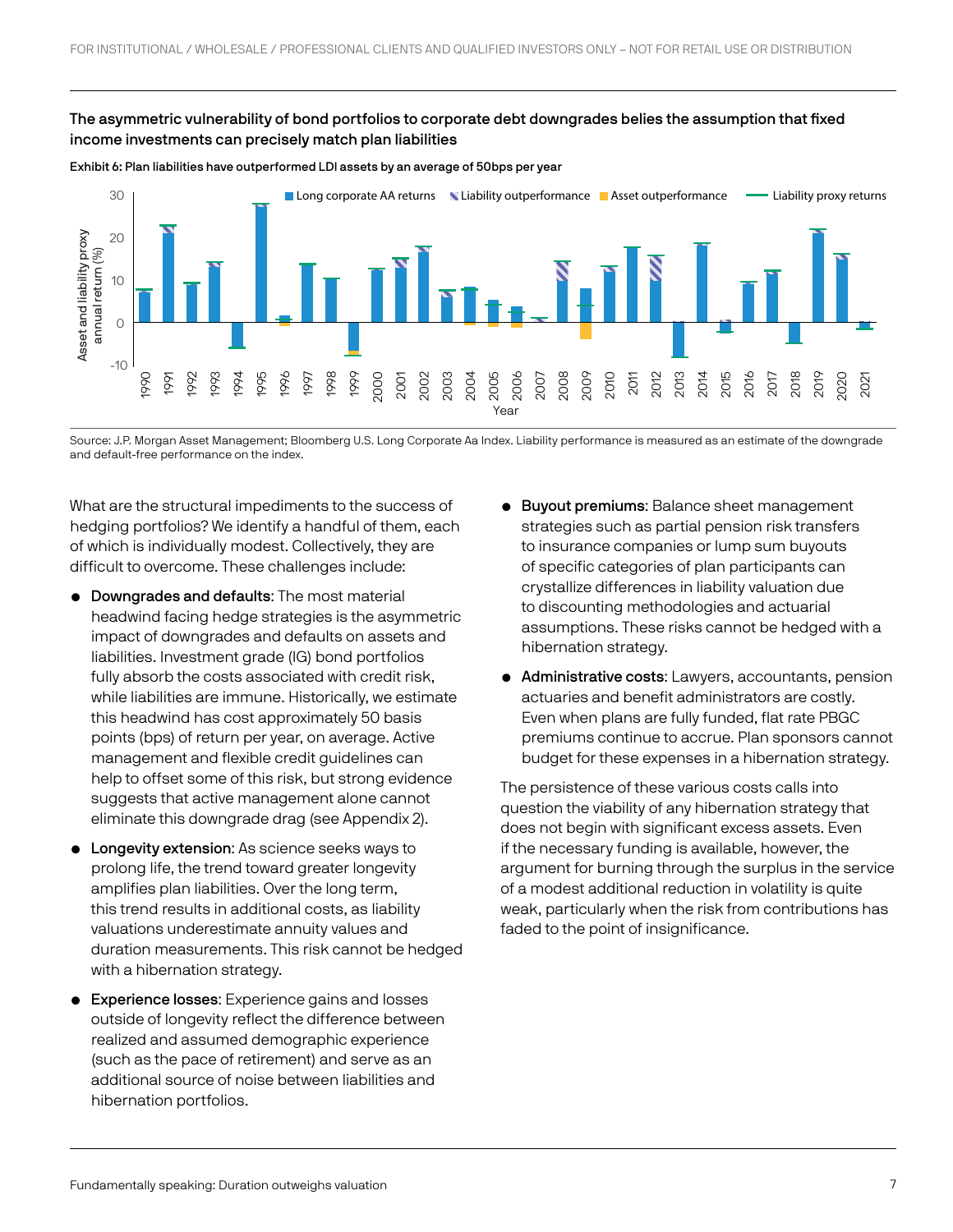## Contrary to current industry assumptions, pension surpluses can confer benefits to the plan's corporate sponsor

Exhibit 7: Pension plan earnings growth from a 1% increase in expected return on assets (EROA)



Source: J.P. Morgan Asset Management; data as of December 31, 2021.

## Well-funded pension plans deliver a wealth of options

## The relationship between the pension and the plan sponsor

Plan sponsors may well have forgotten the benefits of a well-funded plan over the past 20 years, but a stabilized plan that seeks to generate modest returns above liabilities will create pension income (Exhibit 7), increase balance sheet flexibility and help protect the corporate sponsor from concerns around credit quality. Although pension surpluses have long been regarded as so-called trapped assets—inevitably falling subject to punitive excise taxes—this outcome is not necessarily true. Plan sponsors can effectively make use of surplus assets in a variety of ways (Exhibit 8). As a result, the argument for maintaining a moderate amount of investment risk, even in a closed or frozen plan, is much stronger than commonly understood.

| Use of surplus assets                     | <b>Description and implications</b>                                                                                                                                                                                                                                                                                                                                                |
|-------------------------------------------|------------------------------------------------------------------------------------------------------------------------------------------------------------------------------------------------------------------------------------------------------------------------------------------------------------------------------------------------------------------------------------|
| Create capital/cash buffer                | Surplus assets protect the plan from the consequences of negative asset-liability performance and<br>allow the sponsor to avoid cash contributions to fund benefit accruals during periods of stress.                                                                                                                                                                              |
| Deliver accounting/<br>financial benefits | A well-funded pension plan with a modest level of expected return relative to liabilities should<br>provide net pension income, balance sheet flexibility and enhanced credit quality.                                                                                                                                                                                             |
| Provide benefit enhancements              | Whether a plan is open, closed or frozen, its sponsor can provide benefit enhancements to existing<br>plan participants. In a period of inflation, rising wages and a competitive labor market, a sponsor's<br>ability to enhance compensation via the pension provision may prove valuable.                                                                                       |
| Fund retiree medical expenses             | Under the Internal Revenue Code (IRC) Section 420, employers may use surplus pension assets that<br>meet certain conditions to pay retiree medical expenses through 401(h) accounts. Only "excess<br>pension assets"* may be transferred, and only one transfer per year is permitted.                                                                                             |
| Fund a qualified<br>replacement plan      | If at least 25% of the surplus is transferred to a qualified replacement plan (QRP), the excise tax on<br>reversion to the sponsor is reduced to 20% upon termination. A QRP must cover at least 95% of the<br>active participants in the plan, and—in the case of a defined contribution QRP—the amounts<br>transferred must be allocated over a period of (at most) seven years. |
| Facilitate mergers and<br>acquisitions    | Surpluses can be effectively monetized in the case of a merger between an overfunded and an<br>underfunded plan, although regulatory restrictions exist.**                                                                                                                                                                                                                         |
| Revert assets to the plan<br>sponsor      | As a last resort, surplus assets reverted to the plan sponsor are subject to a 50% excise tax, in<br>addition to the employer income tax (which can be as high as 80%–90% depending on the marginal<br>tax rate). However, there is some potential for future tax and regulatory changes to surplus reversion<br>rules that could make these transactions more palatable.          |

Exhibit 8: Examples of corporate goals facilitated by the application of surplus pension assets

Source: J.P. Morgan Asset Management.

\*Excess pension assets are defined as assets exceeding 125% of the sum of the PPA funding target and the target normal cost of the plan year. For a plan with a surplus on a U.S. GAAP basis, this standard should easily capture most of the underfunding, especially with the most recent regulatory discount rate changes under the American Rescue Plan Act of 2021.

\*\*Under Revenue Ruling 2008-45, the transfer of a tax-qualified pension plan from an employer to an unrelated taxpayer when the transfer is not connected with a transfer of significant business assets, operations or employees is not permissible.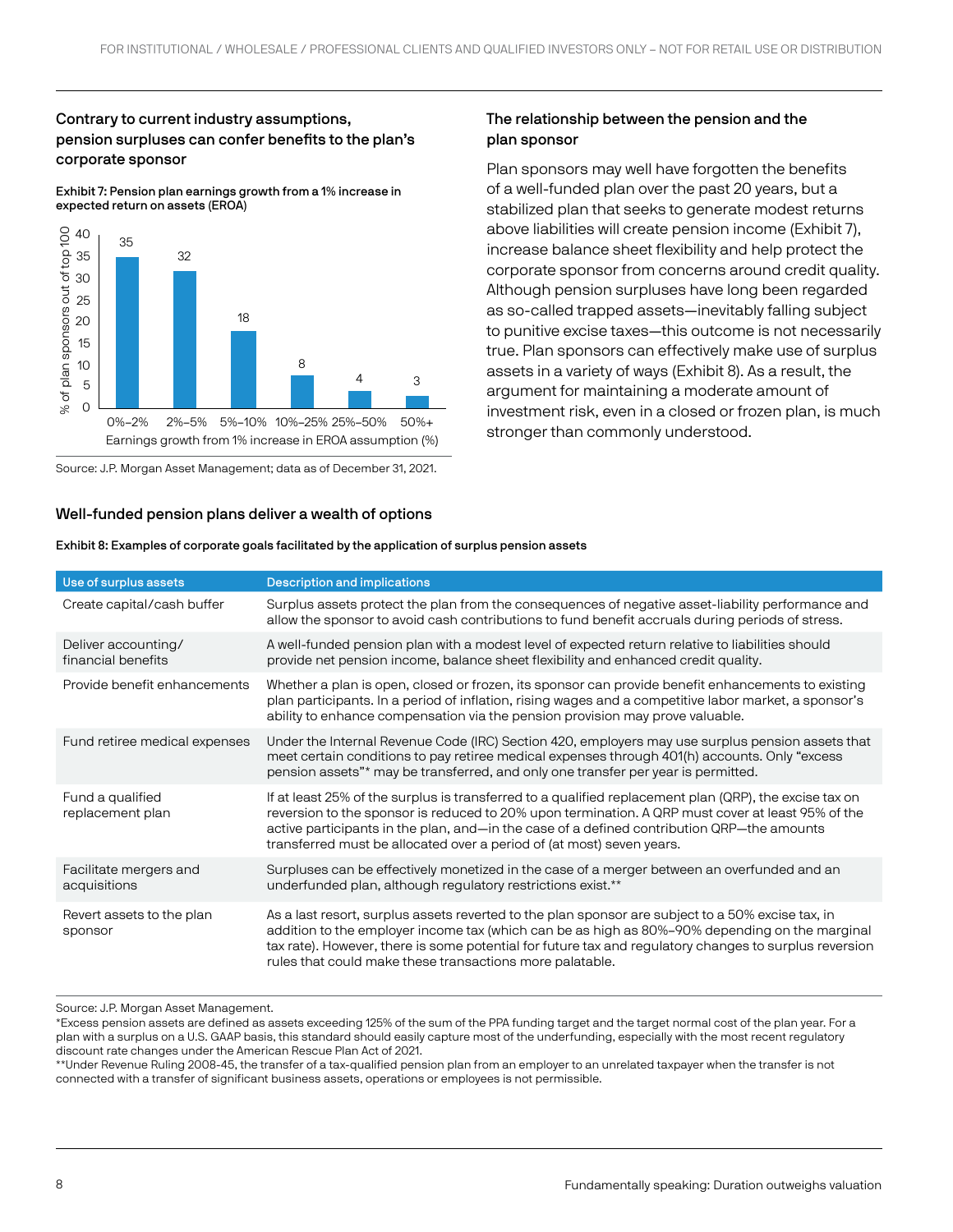## Adopting a four-factor stabilization model enables plan sponsors to fine-tune the level of risk relative to the expected return

Exhibit 9: The implications of applying the four-factor risk model and relevant securities to a model plan

|                             | Hedge $-$<br>traditional         |                            | $Hedge -$<br>diversifier |                   | <b>Alternatives diversifiers</b> |                     |                       |                       |                  |                         |                 | Alternatives -<br>risk-seeking |                    | Public markets $-$<br>risk-seeking |                |                 |            |                       |             |           |
|-----------------------------|----------------------------------|----------------------------|--------------------------|-------------------|----------------------------------|---------------------|-----------------------|-----------------------|------------------|-------------------------|-----------------|--------------------------------|--------------------|------------------------------------|----------------|-----------------|------------|-----------------------|-------------|-----------|
|                             | Treasuries<br><b>Buol</b><br>u.s | credit<br><b>U.S. long</b> | ong securitized          | EM Sovereign debt | Senior CMLS                      | Core private credit | Real estate mezzanine | Global infrastructure | Global transport | u.S. direct real estate | J.S. timberland | Global real estate             | Global real assets | Hedge funds                        | Private equity | Distressed debt | High yield | <b>U.S.</b> large cap | EAFE equity | EM equity |
| Expected return             |                                  |                            |                          |                   |                                  |                     |                       |                       |                  |                         |                 |                                |                    |                                    |                |                 |            |                       |             |           |
| Expected income             |                                  |                            |                          |                   |                                  |                     |                       |                       |                  |                         |                 |                                |                    |                                    |                |                 |            |                       |             |           |
| Expected volatility         |                                  |                            |                          |                   |                                  |                     |                       |                       |                  |                         |                 |                                |                    |                                    |                |                 |            |                       |             |           |
| Expected surplus volatility |                                  |                            |                          |                   |                                  |                     |                       |                       |                  |                         |                 |                                |                    |                                    |                |                 |            |                       |             |           |
| Surplus Sharpe ratio        |                                  |                            |                          |                   |                                  |                     |                       |                       |                  |                         |                 |                                |                    |                                    |                |                 |            |                       |             |           |
| Sharpe ratio                |                                  |                            |                          |                   |                                  |                     |                       |                       |                  |                         |                 |                                |                    |                                    |                |                 |            |                       |             |           |
| Historical Sharpe ratio     |                                  |                            |                          |                   |                                  |                     |                       |                       |                  |                         |                 |                                |                    |                                    |                |                 |            |                       |             |           |

Source J.P. Morgan Asset Management. The heat map ranges changes in each pension metric resulting from the addition of an asset class to the typical portfolio. Red boxes reflect deteriorations in the metric while green boxes reflect improvements in the metric.

## Portfolio construction and pension stabilization

As noted above, a pension stabilization model is neither return maximizing nor risk minimizing. Instead, it seeks to deliver a more stable level of excess return above liabilities with a prudent level of risk. To achieve this objective, the stabilization framework expands the investment allocation from the current two-factor model that incorporates hedge and return-seeking portfolios. Four broad categories of assets populate a stabilized portfolio: traditional hedge assets, hedge asset diversifiers, traditional public and private returnseeking allocations, and alternatives diversifiers.

Exhibit 9 provides additional detail on the constituents of each category, along with their relative benefits and risks across key dimensions of pension risk. The range of outcomes, from most positive (dark green) to most negative (dark red), represents shifts in portfolio characteristics that arise from introducing each asset class independently to a heavily de-risked pension portfolio (70% LDI, 30% equity).

Hedge assets should be broadly aligned with liabilities but sufficiently diversified across major fixed income sectors to avoid credit risk concentrations that can lead to periodic underperformance. Return-seeking portfolios can retain traditional equity exposures while taking advantage of the full spectrum of public and private opportunities, with less emphasis on reaching the highest total returns and greater focus on risk diversification and income generation. Liquid and illiquid assets should be balanced to ensure that access to capital is maintained but opportunities to generate uncorrelated returns are captured effectively (Exhibit 10).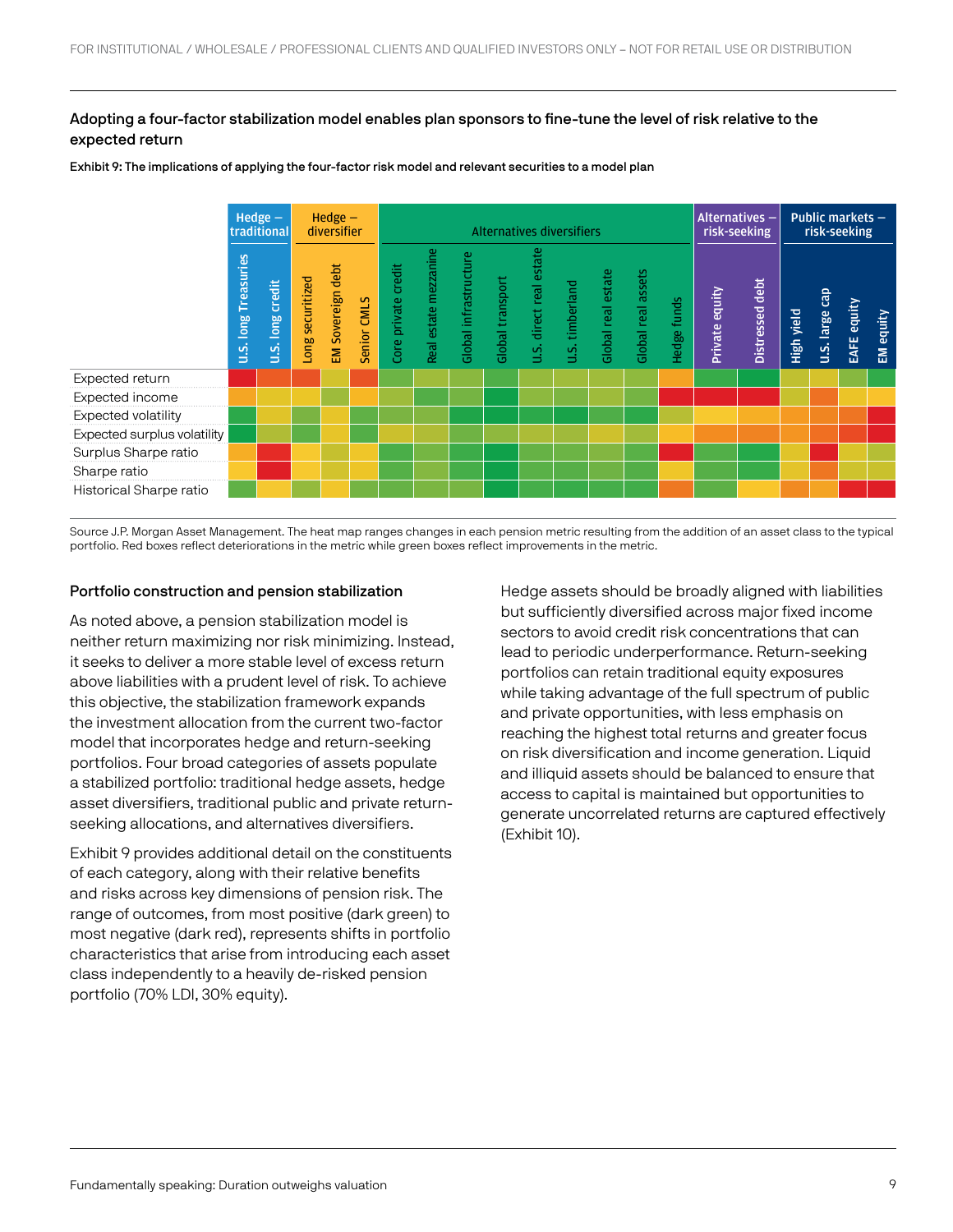## Implementing a four-factor stabilization program allows pension plans to tailor their asset exposures

Exhibit 10: The four factors required to implement a stabilization program by type, purpose and key constituent securities

| Category                                               | Purpose                                                                                                                               | <b>Key constituents</b>                                                                                    |
|--------------------------------------------------------|---------------------------------------------------------------------------------------------------------------------------------------|------------------------------------------------------------------------------------------------------------|
| Traditional<br>hedge assets                            | To maintain close<br>alignment with pension<br>liabilities across multiple<br>risk factors                                            | $\bullet$ U.S. Treasuries<br>$\bullet$ IG corporate debt<br>• Futures/swaps<br>overlays                    |
| Hedge asset<br>diversifiers                            | To provide diversification<br>and return potential in the<br>hedge portfolio while<br>reducing corporate credit<br>concentration risk | $\bullet$ Long-duration<br>securitized debt<br>• Securitized credit<br>• Emerging market<br>sovereign debt |
| Public and<br>private return-<br>seeking<br>portfolios | To generate high returns<br>with higher volatility<br>tolerance                                                                       | $\bullet$ Public equity<br>• Private equity<br>• High yield (HY) bonds                                     |
| Alternative<br>asset<br>diversifiers                   | To lower volatility by<br>making use of alternative<br>asset classes                                                                  | • Private credit<br>$\bullet$ Mezzanine debt<br>• Core real assets<br>$\bullet$ Hedge funds                |

Source: J.P. Morgan Asset Management.

The following case study offers an example of how allocations can migrate toward the stabilization approach while remaining internally diversified and low risk relative to pension liabilities.

## A stabilized pension case study

A stabilized portfolio generates expected returns in excess of liability growth while exhibiting only moderately higher funded status volatility than a traditional hibernation strategy. Achieving these dual objectives is impossible with a limited toolkit of traditional LDI and equity-heavy return-seeking strategies; investors also need to make meaningful allocations to both hedge portfolio diversifiers and alternative asset diversifiers to deliver a more flexible, efficient solution (Exhibit 11).

## Stabilization portfolios allocate meaningfully to both alternative asset diversifiers and hedge portfolio diversifiers

#### Exhibit 11: Portfolio allocation ranges and parameters

|                                  | <b>Total return</b>  | <b>Stabilization</b>         | <b>Hibernation</b>      |
|----------------------------------|----------------------|------------------------------|-------------------------|
| Hedge-traditional                | 10%-40%              | 40%-65%                      | 80%-100%                |
| Hedge-diversifier                |                      | 10%-20%                      | 0%-5%                   |
| Alternative-diversifier          | $0\% - 5\%$          | 10%-20%                      |                         |
| Alternative-risk-seeking         | $0\% - 25\%$         | $0\% - 5\%$                  |                         |
| Public markets -<br>risk-seeking | $40\% - 60\%$        | $0\% - 10\%$                 | 0%-10%                  |
| Surplus return                   | $100$ bps-<br>300bps | 50bps-<br>100 <sub>bps</sub> | (50)bps-<br><b>Obps</b> |
| Surplus volatility               | $6\% - 12\%$         | $4% - 6%$                    | $2% - 4%$               |
| Hedge ratio                      | 20%-60%              | 60%-100%                     | 95%-100%                |

Source: J.P. Morgan Asset Management.

These broad parameters tell only part of the story. To examine the value of stabilization in more detail, we constructed specific representative portfolios and produced both forward-looking and back-tested analytics (Exhibit 12). The results confirm that the stabilization portfolio achieves exactly what it was designed for: delivering modest surplus returns with low levels of volatility. Importantly, the portfolio maintains a 95% liability hedge ratio while reducing the risk concentration in long-duration corporate fixed income.

To ground this analysis in real-world experience, we ran a back-test from 2001 through 2020.1 The results were compelling:

- The stabilization portfolio gradually built a healthy surplus, then experienced a moderate drawdown during the GFC (though only back to full funding); it subsequently regained its prior peak funding within a few years.
- As expected, the total return strategy hit a higher level of peak funding but experienced a much more severe drawdown during the GFC, leaving the plan in a deficit. The plan didn't regain full funding for nearly a decade, despite subsequent positive returns.
- The hibernation portfolio experienced a lower level of peak funding and a less significant percentage drawdown during the GFC, but, critically, it never recovered from the loss of capital; its funded status declined continuously for the following 10 years.

 $1$  If we had instead started in 2000, the total return portfolio would have ended the projection below 75%, and if we had started in 1999, the total return portfolio would have ended the projection at 55%. Most importantly, stabilization outperforms hibernation over every inception date.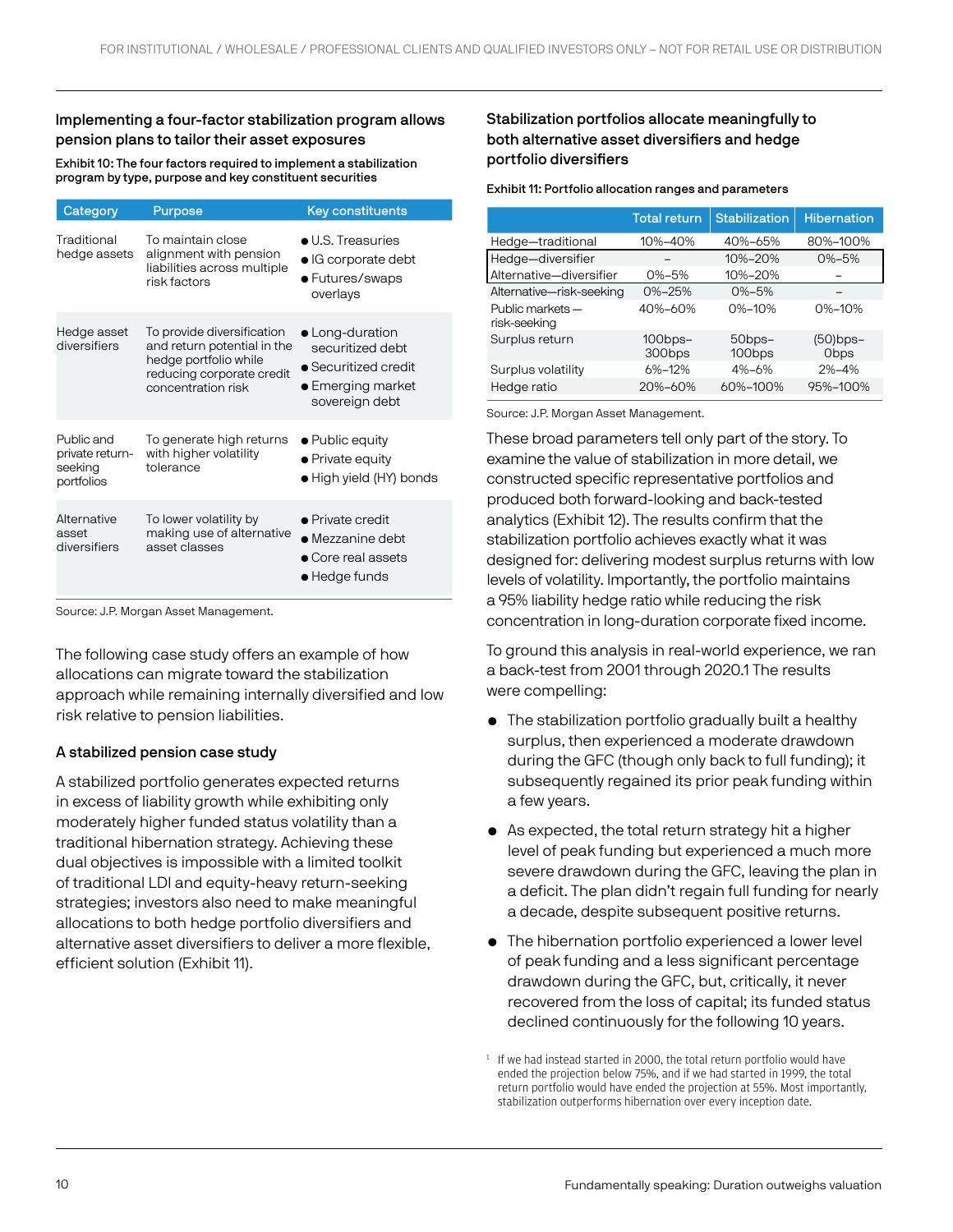#### Stabilization can provide a smoother ride than total return while outperforming liabilities over market cycles

#### Exhibit 12: Stabilization case study



|                           |                                                            | <b>Total return</b> | <b>Hibernation</b>                      | <b>Stabilization</b> |
|---------------------------|------------------------------------------------------------|---------------------|-----------------------------------------|----------------------|
|                           | Public equity                                              | 45.0                | 5.6                                     | 10.0                 |
|                           | HY/bank loans                                              |                     | 4.4                                     |                      |
|                           | Private equity                                             | 10.0                | $\qquad \qquad \  \  \, -\qquad \qquad$ | 5.0                  |
|                           | Real assets                                                | 5.0                 |                                         | 9.2                  |
| Allocation                | Private credit                                             |                     |                                         | 9.2                  |
|                           | Securitized/EMD                                            |                     | 5.0                                     | 10.0                 |
|                           | Treasury/STRIPS                                            | 16.0                | 8.7                                     | 18.6                 |
|                           | U.S. Corp A+                                               | 11.9                | 61.2                                    | 28.3                 |
|                           | U.S. Corp BBB                                              | 12.1                | 15.1                                    | 9.7                  |
| statistics<br>Portfolio   | Surplus return (%)                                         | 1.92                | $-0.42$                                 | 0.94                 |
|                           | Surplus volatility (%)                                     | 10.16               | 2.62                                    | 4.57                 |
|                           | Surplus Sharpe ratio                                       | 0.248               | 0.07                                    | 0.338                |
|                           | Hedge ratio (%)                                            | 49                  | 100                                     | 95                   |
|                           | World equity beta                                          | 0.45                | 0.06                                    | 0.03                 |
|                           | Funded status VaR95 (%)                                    | $-16.7$             | $-4.3$                                  | $-7.5$               |
|                           | Ending funded status (%)                                   | 103%                | 86%                                     | 129%                 |
| unded status<br>back-test | Avg annual MTM pension expense/(income) (\$mn)*            | (\$0.4mn)           | \$1.9mn                                 | (\$4.0mn)            |
|                           | Avg annual PBGC premiums and admin costs (bps of assets)** | 27                  | 32                                      | 10 <sup>°</sup>      |
|                           | Worst quarter funding drawdown (%)                         | $-20.10%$           | $-4.60%$                                | $-6.40%$             |
| 쿤                         | Realized funded status volatility (%)                      | 10.00%              | 2.20%                                   | 3.40%                |
|                           |                                                            |                     |                                         |                      |

Source: J.P. Morgan Asset Management. \*Pension expense calculations assume mark-to-market (MTM) accounting and immediate recognition of asset and actuarial gains or losses. The plan size is assumed to be \$100mn. \*\*PBGC premiums at the start of the projection are set at 2021 actual levels and estimated in subsequent years by applying inflation indexing of 2.5% per year. Analysis assumes an average projected benefit obligation (PBO) per participant of \$115k based on analysis of 5500 regulatory filings. Additionally, administrative costs of \$40 per participant per year are paid out of plan assets. Quarterly portfolio rebalancing is assumed.

## Conclusion

The long transition from a risky model of total return investing to a more prudent style of asset-liability management has brought real benefits to pension plans, their participants and their sponsors. But the pension industry's extreme focus on volatility reduction—sometimes at the expense of broader investment objectives—only made sense within a regulatory framework that attached harsh penalties to underfunding in the wake of the GFC. For better or worse, that type of regime no longer exists. What investors need now is a course correction to a more stable and effective longterm solution. Today, with ample funding and an abundant set of investment opportunities available to them, pension practitioners should adapt by setting a new long-term strategic goal: stability.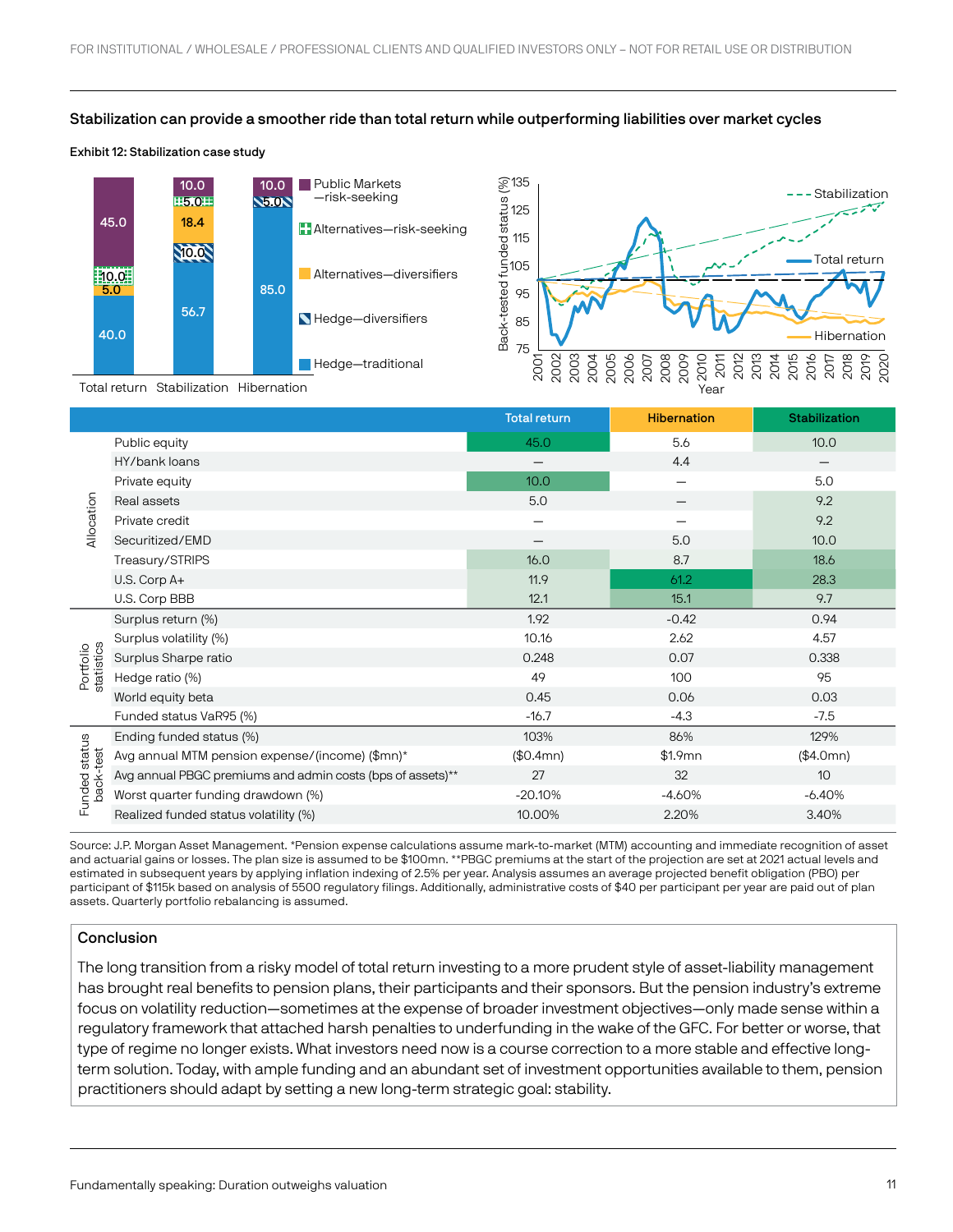## APPENDIX 1: Setting appropriate return targets

How much return is enough? The answer to this question will vary plan by plan, as each case offers a somewhat unique set of circumstances. However, for the vast majority of plans, a real benefit accrues from taking some risk in order to outperform liabilities while avoiding the excessive risks associated with an undiversified exposure to higher volatility investment strategies.

In our 2021 [Corporate Pension Peer Analysis,](https://am.jpmorgan.com/us/en/asset-management/institutional/investment-strategies/pension-strategy/corporate-pension-peer-analysis/) we highlight a visible disconnect between pension plan return needs and return targets, as evidenced by U.S. GAAP expected return assumptions<sup>2</sup> (Exhibit A). In order to construct a resilient stabilization portfolio, plan sponsors must carefully gauge their return needs and risk tolerances, which will be unique to each plan's circumstances. Exhibit B outlines the factors that drive a given level of required return for a particular plan.

<sup>2</sup> We acknowledge that for some sponsors, accounting expected return assumptions may be somewhat divorced from portfolio construction. However, the lack of alignment across the pension universe is pervasive.

#### Most pension plans demonstrate a pronounced misalignment between return needs and return targets





Source: J.P. Morgan Asset Management, Company 10-K filings; data as December 31, 2020.

#### Plan sponsors must carefully gauge their return needs and risk tolerances, which will be unique to each plan's circumstances

#### Exhibit B: Considerations in determining return target and risk tolerance

| <b>Consideration</b>                                   | <b>Description and implications</b>                                                                                                                                                                                                                                                                                                                                                                                                 |
|--------------------------------------------------------|-------------------------------------------------------------------------------------------------------------------------------------------------------------------------------------------------------------------------------------------------------------------------------------------------------------------------------------------------------------------------------------------------------------------------------------|
| Starting funded<br>status                              | All else equal, better-funded plans can target a lower level of expected return than poorly funded plans. In our view, the<br>stabilization model begins when a plan is close enough to full funding that a lower risk strategy is viable. Unlike<br>hibernation, the stabilization opportunity set is broad enough to accommodate different levels of target returns.                                                              |
| Liability assumption<br>aggressiveness                 | The most critical element of pension financial statements is funded status, which is a key component of both balance<br>sheet and income statement metrics. A well-funded, stabilized plan makes good use of the balance sheet asset by<br>allowing it the flexibility to generate income while avoiding drawdowns that could impact the balance sheet.                                                                             |
| Administrative and<br>downgrade/default<br>costs       | We estimate an average of 50bps per year of downgrade and default costs, but PBGC premium costs will vary based on<br>average benefit size. For the vast majority of plans, at full funding flat rate premiums will run 10bps per year (or less) but<br>will increase with inflation as premium rates rise. Premium optimization exercises, such as buying out small-balance<br>participants, can bring this figure down over time. |
| Probability of<br>triggering required<br>contributions | With the recent U.S. pension regulatory relief implemented under the American Rescue Plan Act of 2021 (ARPA), required<br>contributions should not be a binding constraint on pension asset allocation. The highly concentrated and low yielding<br>aspects of a hibernation strategy may be unjustifiable under the circumstances.                                                                                                 |
| Financial statement<br>volatility tolerance            | The most critical element of pension financial statements is funded status, which is a key component of both balance<br>sheet and income statement metrics. A well-funded, stabilized plan makes good use of the balance sheet asset by<br>allowing it the flexibility to generate income while avoiding drawdowns that could impact the balance sheet.                                                                             |

Source: J.P. Morgan Asset Management.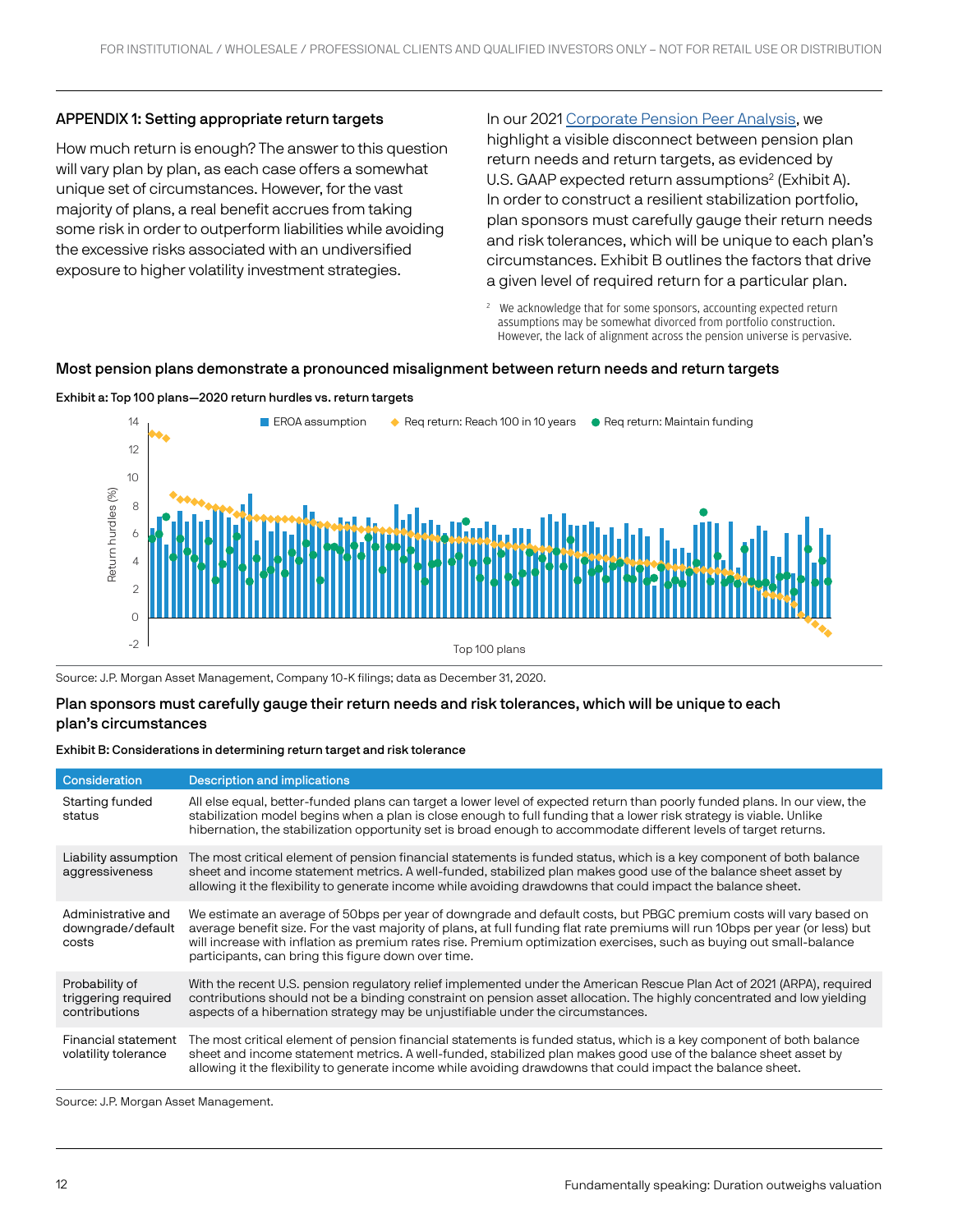Useful insights can be gleaned from the relationship between a plan's expected returns, which are derived from its asset allocation mapped against market return expectations, and its required returns, which are a mechanical output of the plan's funding and demographics:

- On average, they are similar, suggesting that the aggregate asset allocation today is broadly sufficient to allow plans to reach full funding—if allocations remain stable and expected returns can be realized.
- These returns may not, however, be realistic in a world of low market return expectations and heavily de-risked pension plans. Reaching levels of return consistent with either expectations or required returns will likely necessitate a more balanced and thoughtful asset allocation than a hibernation strategy will allow.

## APPENDIX 2: Observing liability outperformance in the real world

We have several concerns regarding the long-term viability of hibernation strategies:

- They ignore persistent costs associated with pension liabilities.
- They are inefficient from a risk-return standpoint.
- They do not appear to meet expectations for preserving funded status.

A common defense of late-stage LDI and hibernation strategies is the suggestion that active management will offset the costs described above. Earlier in this paper, we outlined the various headwinds to matching liability performance and provided a rough estimate for their individual costs over time. But we can approach the evaluation of hibernation investing from a different angle, by using the observed performance of active and passive fixed income managers relative to a liability benchmark.

In Exhibit C, we run funded status back-tests using 13 years of historical returns for a hypothetical plan that hibernated while 100% funded, using a variety of active and passive fixed income strategies. The passive strategy performed worst of all, erasing 16.5% of funded status, or approximately 1.2% per year even before allowing for additional plan losses from longevity extension or experience change. The analysis clearly shows that active management can help offset

some costs, although the performance improvement comes with higher funded status volatility and does not eliminate the loss of funded status over time.

## Back-testing active and passive fixed income strategies for a hypothetical pension plan in hibernation reveals the potential impact on funded status

Exhibit C: Funding status volatility of hypothetical 100% funded plan 105



Source: eVestment; eight U.S. long credit managers with longest performance history from December 31, 2007, through June 30, 2021. Analysis assumes a split of 80% active long credit and 20% custom passive Treasury, rebalanced each month to achieve a 100% interest rate hedge ratio. Each data point indicates a sample plan that was 100% funded on a U.S. GAAP basis at the start of the projection. Liabilities are valued on the FTSE Aa Corporate Pension Discount Curve. Active fees are assumed to be 20bps per annum, while passive fees are assumed to be 5bps per annum. PBGC premiums at the start of the projection are set at 2021 actual levels and estimated in subsequent years by applying inflation indexing of 2.5%. Analysis assumes an average projected benefit obligation (PBO) per participant of \$115,000 based on analysis of Form 5500 data. Additionally, administrative costs of \$40 per participant per year are paid out of plan assets.

While this analysis does not directly incorporate all of the costs described above, it does provide a realworld illustration of the difficulty in keeping pace with liabilities even when using active management. If we were to incorporate all costs into the liability benchmark, the prospects for success would become even more remote.

This analysis is not an argument against LDI-style fixed income investing. Instead, it provides visible evidence that investing all of a plan's assets in LDI is unlikely to be successful over the long run—if success is defined as maintaining funded status. Absent a strong tactical view on movements in rates or spreads, a traditional LDI portfolio should be the natural home base for the fixed income allocation of a pension plan. The key takeaway here is that something else—quite apart from LDI fixed income—is needed if plan sponsors are going to meet their objective of achieving pension stability, and that search necessarily leads us away from the hibernation model to a new concept: pension stabilization.